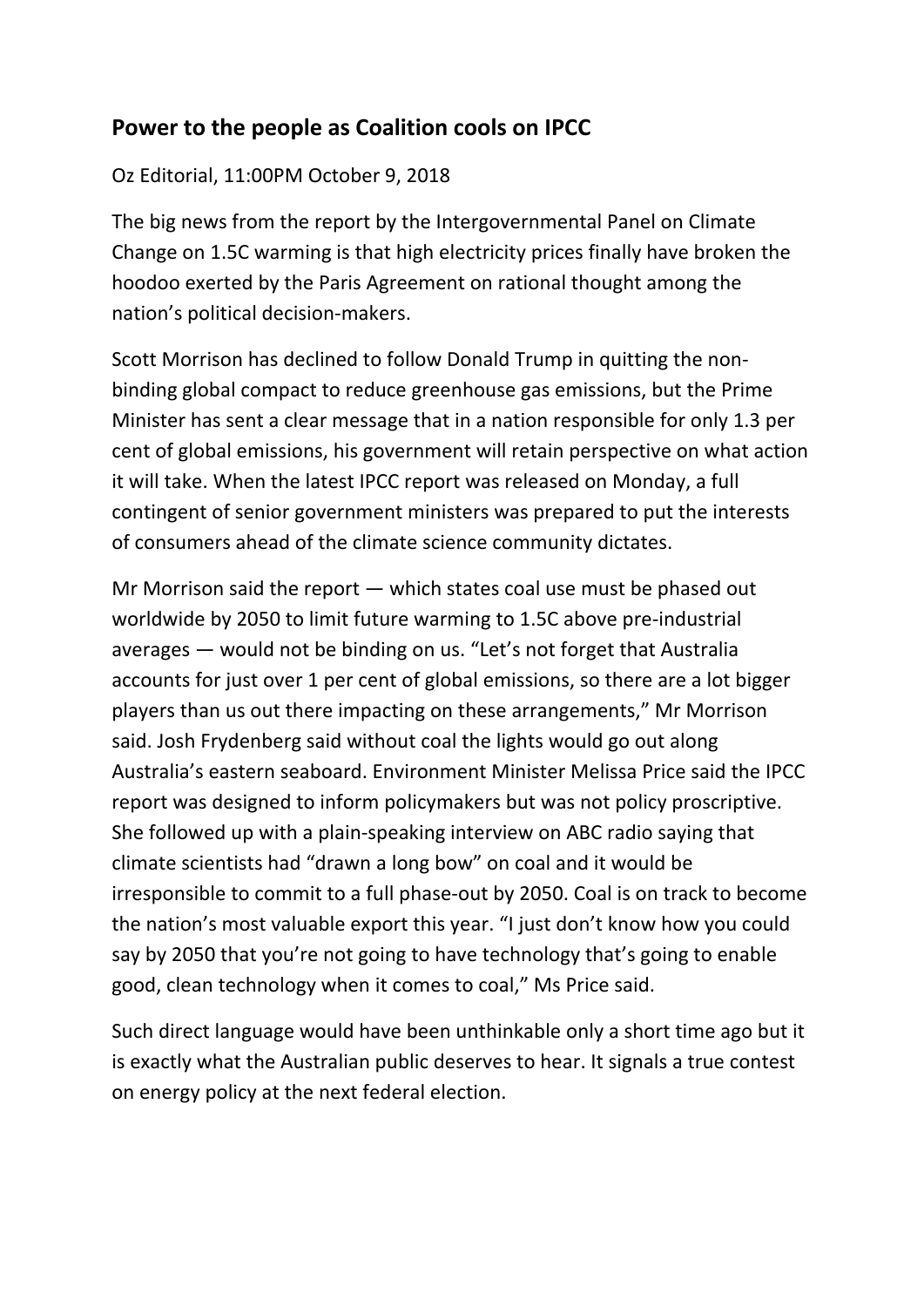In response to the IPCC report, the opposition has stuck to its plan for a higher renewable energy target of 50 per cent by 2030, a 45 per cent cut in emissions by 2030 on 2005 levels, and net zero emissions by 2050. Bill Shorten gave a confused performance, accusing the government of making quicker decisions on the Great Barrier Reef than aged pensions. The reef is the cut-through message for Australia in the IPCC report, which states 80 per cent of warmwater corals will die with warming of 1.5C and more than 99 per cent with 2C. The Opposition Leader muddled the message and, ironically, the IPCC warning could blunt Labor's attack on the Coalition's decision to give \$444 million to the small Great Barrier Reef Foundation, despite clear shortcomings in process.

The muted response given to the IPCC report internationally underscores some uncomfortable truths for the UN body. The 1.5C report is a key part of a strategy to reinvigorate the implementation of the Paris Agreement, which has been ratified but will not take effect until a rule book can be agreed by signatory nations. This is supposed to happen in December in Poland. The threatened withdrawal of the US has been a blow to negotiations. Most problematic has been the loss of US support for the Global Climate Fund, disabling a body that has been central to the Paris deal but now is riven by internal difficulties.

The IPCC's 1.5C report was commissioned in Paris in 2015 and has arrived ahead of the crucial Katowice meeting as an attempt at shock and awe. After appraising 6000 scientific papers, the report has sanctioned a connection between climate change and some extreme weather events, and warns future problems will be much worse with 2C warming than 1.5C. It says actions required to meet the lower Paris target amount to unprecedented changes in all aspects of society. This will include spending \$US2.4 trillion each year until 2035 on renewable energy projects and subsidies.

By IPCC calculations, actions already pledged by signatories to the Paris Agreement still would lead to temperatures rising by more than 3C. A further reality is that many countries are missing their targets. The largest emissions nation, China, has no constraint until 2030 and continues to build new coal power stations virtually unchecked. Global carbon dioxide emissions are back on the rise. Unfortunately for the IPCC, after three decades of crying wolf with alarming predictions, the latest instalment has lost much of its ability to shock